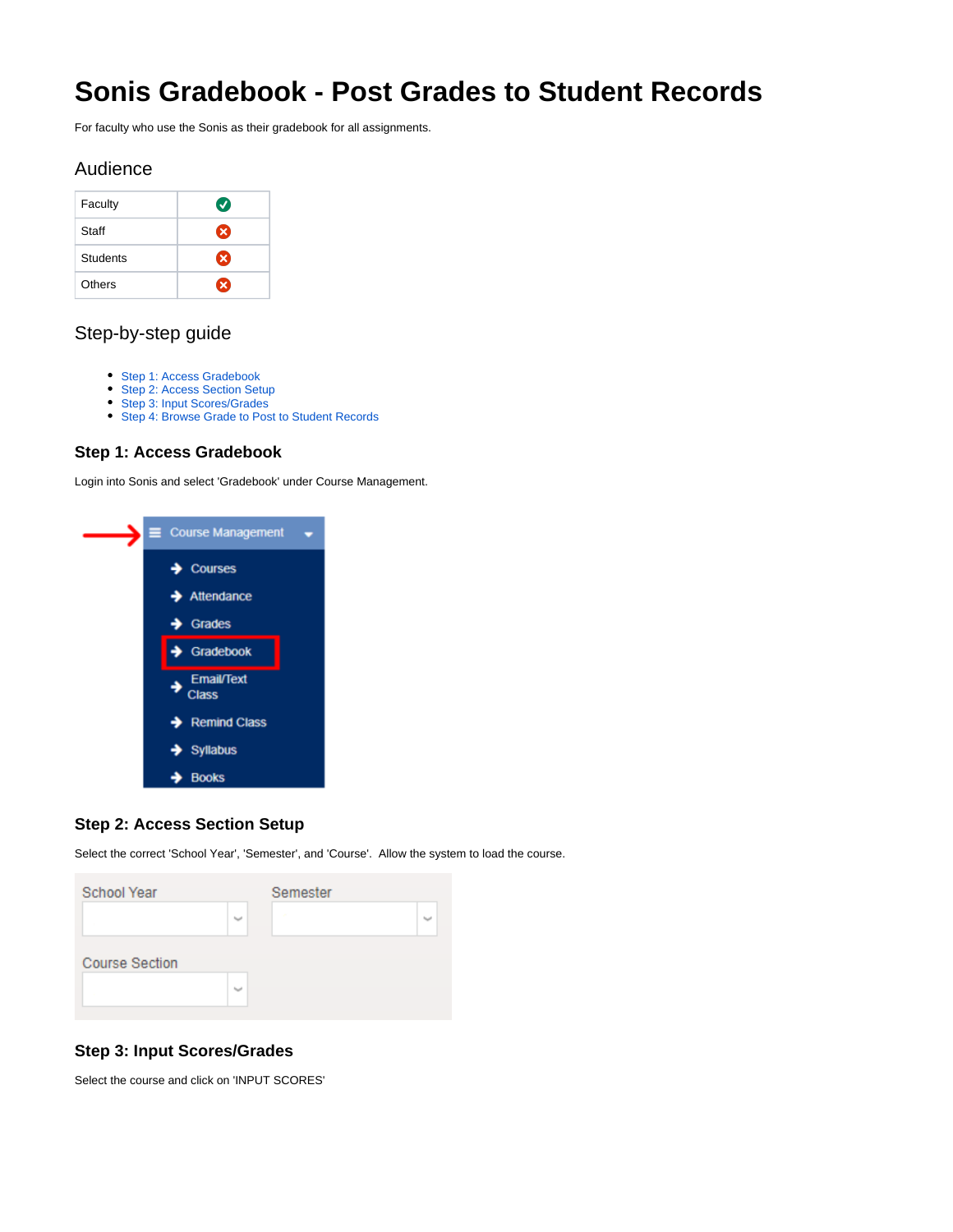

Select the 'Weighting Element' from the drop down. Type the 'Possible Score' of 100. Type in a 'Score Desc.' The 'Short Desc. is optional.

| Weighting Element | Possible Score   |       | Score Desc. |
|-------------------|------------------|-------|-------------|
|                   |                  | $\Xi$ |             |
|                   | Score Date       |       | Short Desc  |
|                   | 05/04/2020 - Mon |       |             |
|                   |                  |       |             |
|                   |                  |       |             |
|                   |                  |       |             |
|                   |                  |       |             |
|                   |                  |       |             |

Type in scores when done select 'INPUT SCORES'.



#### <span id="page-1-0"></span>**Step 4: Browse Grade to Post to Student Records**

After every assignment/exam/quiz/ATI grading element has been inputted into the Gradebook you must post grades to student records. This will allow student to view their current grade and average.

Click on 'BROWSE GRADES'



Scroll down to the bottom of the page and click on 'POST GRADES TO STUDENTS RECORDS'

\*\*\*Do not check the box to 'Final Grade' (this step is only when all grades have been posted and need to be made official).